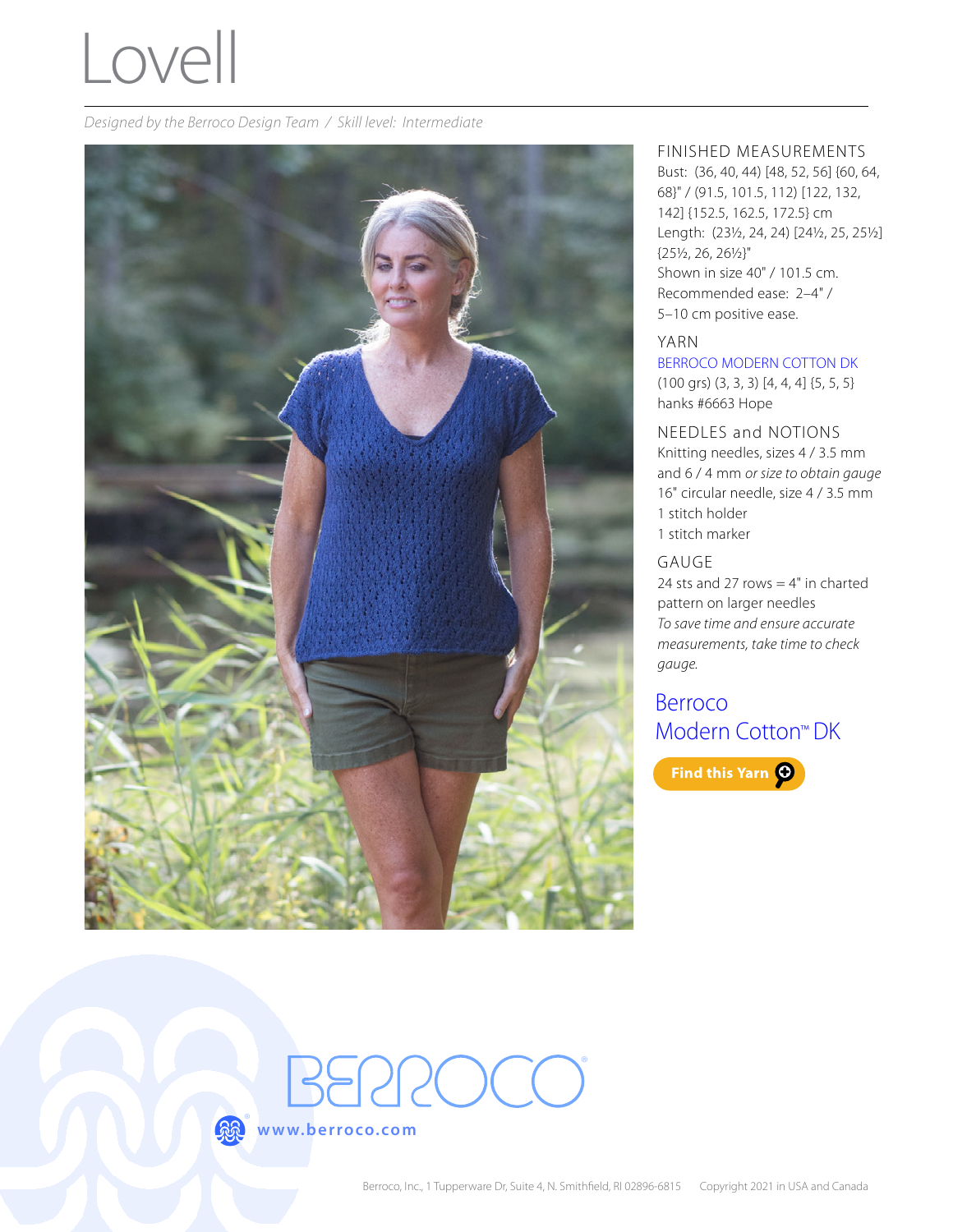*We recommend using yarns called for in our instructions. Every effort has been made to ensure that directions contained in this book are accurate and complete, however errors do occur. We cannot be responsible for variance of individual knitters, human or typographical errors.*

*All pattern PDFs are updated when corrections are made. In the event of nding an error, please make sure you've downloaded the most recent version.*

#### BACK

With smaller straight needles, using long-tail method, cast on (108, 120, 132) [144, 156, 168] {180, 192, 204} sts. Knit 1 row, purl 1 row, knit 1 row, end on WS.

Change to larger needles and work in pattern from chart, until piece measures 14" / 35.5 cm from beginning, end on WS.

Shape Cap Sleeves: Cast on 6 sts at beginning of the next 2 rows—(120, 132, 144) [156, 168, 180] {192, 204, 216} sts. Working cast-on stitches as 1 more repeat of chart at each side, work even until sleeves measure (7½, 8, 8) [8½, 9, 9½] {9½, 10, 10½}" / (19, 20.5, 20.5) [21.5, 23, 24] {24, 25.5, 26.5} cm above last group of cast-on sts, end on WS.

Shape Shoulders: Bind off (7, 8, 9) [10, 11, 12] {13, 14, 15} sts at beginning of the next 4 rows, then (6, 7, 8) [9, 10, 11] {12, 13, 14} sts at beginning of the next 2 rows, end on WS—(80, 86, 92) [98, 104, 110] {116, 122, 128} sts. Mark center 38 sts on last row for neck, with (21, 24, 26) [30, 33, 36] {39, 42, 45} sts on each side of markers.

**Shape Neck: Next Row (RS):** Bind off (6, 7, 8) [9, 10, 11] {12, 13, 14} sts, work to first marker, slip (15, 17, 19) [21, 23, 25] {27, 28, 31} sts just worked to holder for right side; bind o 38 neck stitches, removing markers, then work to end—(21, 24, 26) [30, 33, 36] {39, 42, 45} sts.

Left Side: Next Row (WS): Bind o (6, 7, 8) [9, 10, 11] {12, 13, 14} sts, work to end—(15, 17, 19) [21, 23, 25] {27, 29, 31} sts. Bind off (6, 7, 8) [9, 10, 11] {12, 13, 14} sts at beginning of the next 2 WS rows. AT THE SAME TIME, dec 1 st at neck edge EVERY row 3 times. Fasten off last st.

Right Side: Slip (15, 17, 19) [21, 23, 25] {27, 29, 31} sts from holder to larger needle. Join yarn to WS and work next WS row of chart to end. Bind off (6, 7, 8) [9, 10, 11] {12, 13, 14} sts at beginning of the next 2 RS rows. AT THE SAME TIME, dec 1 st at neck edge EVERY row 3 times. Fasten off last st.

### FRONT

Work as for back until sleeves measure (½, 1, 1) [1½, 2, 2½] {2½, 3, 3½}" / (1.5, 2.5, 2.5) [4, 5, 6.5] {6.5, 7.5, 9} cm from last group of cast-on stitches, end on WS—(120, 132, 144) [156, 168, 180] {192, 204, 216} sts.



Shape Neck: Next Row (RS): Knit (59, 65, 71) [77, 83, 89] {95, 101, 107}, place sts just worked to holder for left side; bind off center 2 sts, work to end—(59, 65, 71) [77, 83, 89] {95, 101, 107} sts.

Right Side: Work 1 WS row. Dec 1 st at beginning of the next 21 RS rows—(38, 44, 50) [56, 62, 68] {74, 80, 86} sts. When sleeve measures (7½, 8, 8) [8½, 9, 9½] {9½, 10, 10½}" / (19, 20.5, 20.5) [21.5, 23, 24] {24, 25.5, 26.5} cm from last group of cast-on sts, end on RS. Bind off (7, 8, 9) [10, 11, 12] {13, 14, 15} sts at beginning of the next 2 WS rows, then (6, 7, 8) [9, 10, 11] {12, 13, 14} sts at beginning of the next 4 WS rows for shoulders. Fasten off last st.

Left Side: Slip (59, 65, 71) [77, 83, 89] {95, 101, 107} sts from holder to larger needle. Join yarn to WS and work next WS row of chart. Dec 1 st at end of the next 21 RS rows—(38, 44, 50) [56, 62, 68] {74, 80, 86} sts. When sleeve measures (7½, 8, 8) [8½, 9, 9½] {9½, 10, 10½}" / (19, 20.5, 20.5) [21.5, 23, 24] {24, 25.5, 26.5} cm from last group of cast-on sts, end with a WS row. Bind off  $(7, 8, 9)$  [10, 11, 12]  $\{13, 14, 15\}$  sts at beginning of the next 2 RS rows, then (6, 7, 8) [9, 10, 11] {12, 13, 14} sts at beginning of the next 4 RS rows for shoulders. Fasten off last st.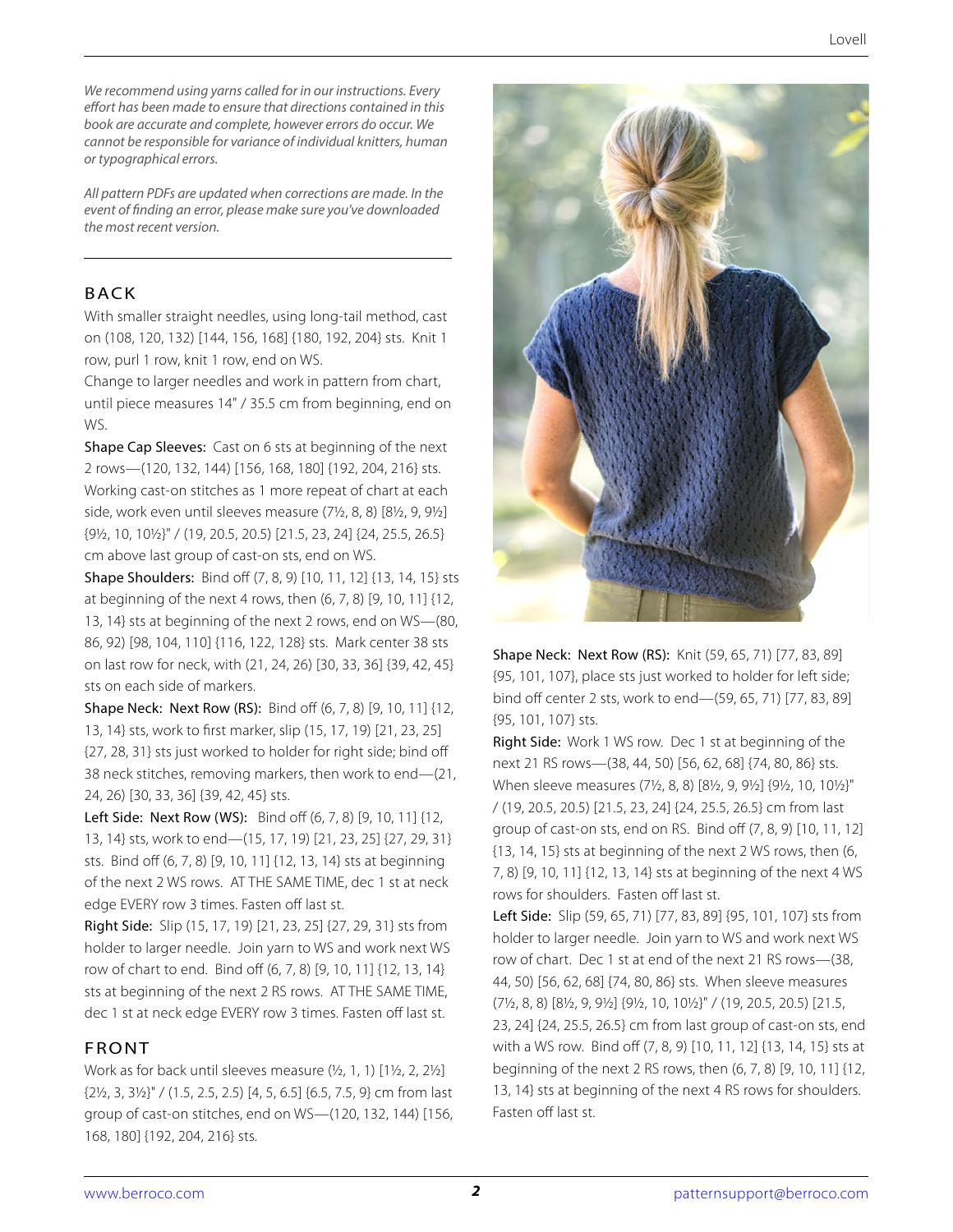## FINISHING

Sew shoulder and side seams. Sew cast-on sts of back and front sleeves together.

Neckband: With RS facing, using circular needle, begin at left shoulder seam, pick up and knit 157 sts around entire neck edge. Place marker and join for working in the round. Purl 3 rounds. Bind off knitwise.

Sleeve bands: With RS facing, using circular needle, begin at sleeve seam, pick up and knit (76, 80, 80) [84, 88, 92] {92, 96, 100} sts around entire sleeve edge. Place marker and join for working in the round. Purl 3 rounds. Bind off knitwise. Weave in all ends and block as desired.



#### KEY TO CHART KEY TO CHART

knit on RS; purl on WS knit on RS; purl on WS



k2tog  $k^2$ 

 $\overline{\mathcal{L}}$  $\mathbb N$ SSK

#### CHART NOTES CHART NOTES

wommoningin to left on RS rows and from left to right on .<br>MS rows WS rows. Work from right to left on RS rows and from left to right on WS rows.

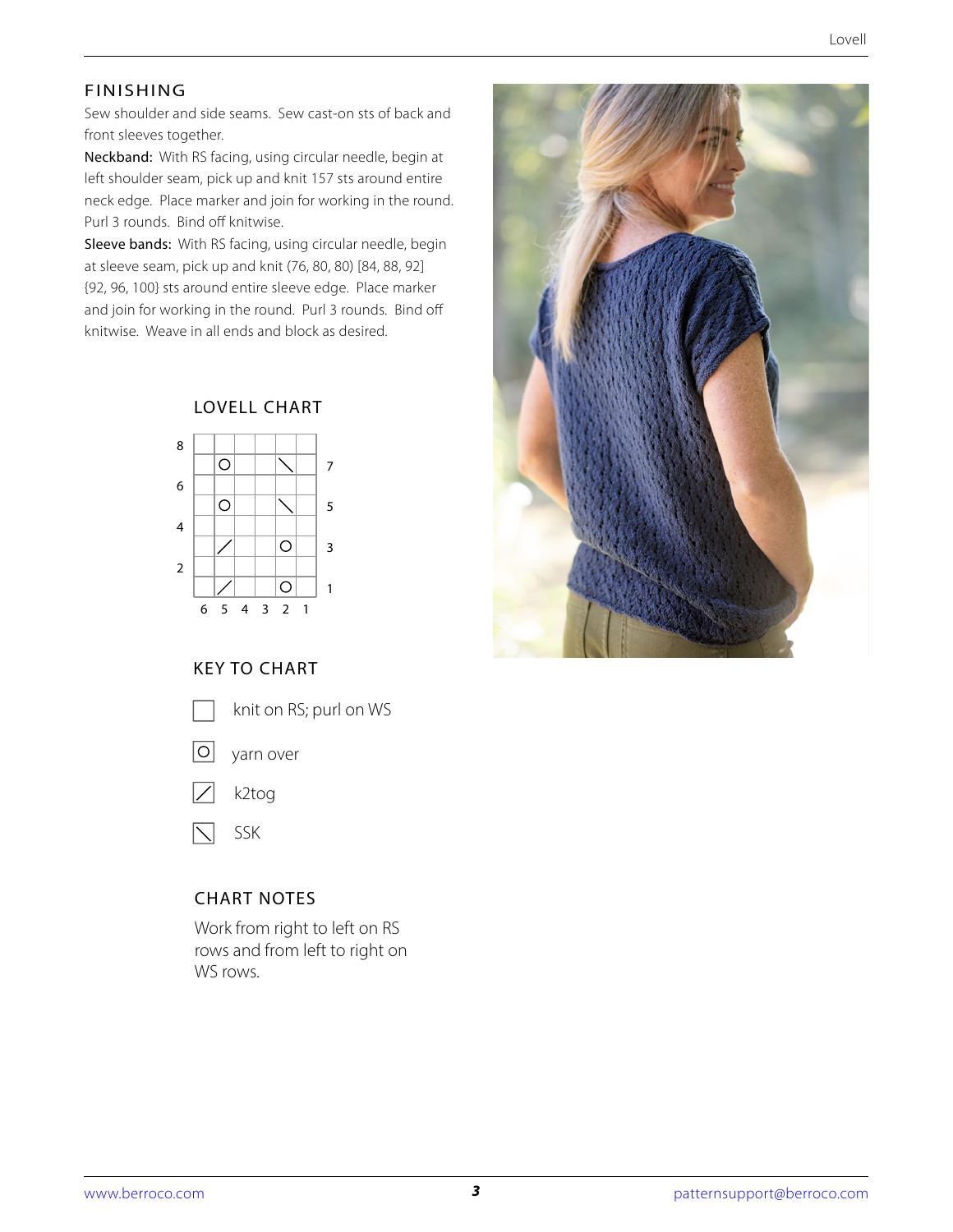## LOVELL SCHEMATIC



### LOVELL MEASUREMENTS

A (Back Width): (18, 20, 22) [24, 26, 28] {30, 32, 34}" / (45.5, 51, 56) [61, 66, 71] {76, 81.5, 86.5}

B (Back Neck Width): 7¼" / 18.5 cm

C (Shoulder Width): (6¼, 7¼, 8¼) [9¼, 10¼, 11¼] {12¼, 13¼, 14¼}" / (16, 18.5, 21) [23.5, 26, 28.5] {31, 33.5, 36} cm

D (Length to Underarms): 14" / 35.5 cm

E (Length of Cap Sleeves): (7½, 8, 8) [8½, 9, 9½] {9½, 10, 10½}" / (19, 20.5, 20.5) [21.5, 23, 24] {24, 25.5, 26.5} cm

F (Shoulder Depth): 2" / 5 cm

G (Front Neck Depth): 7" / 18 cm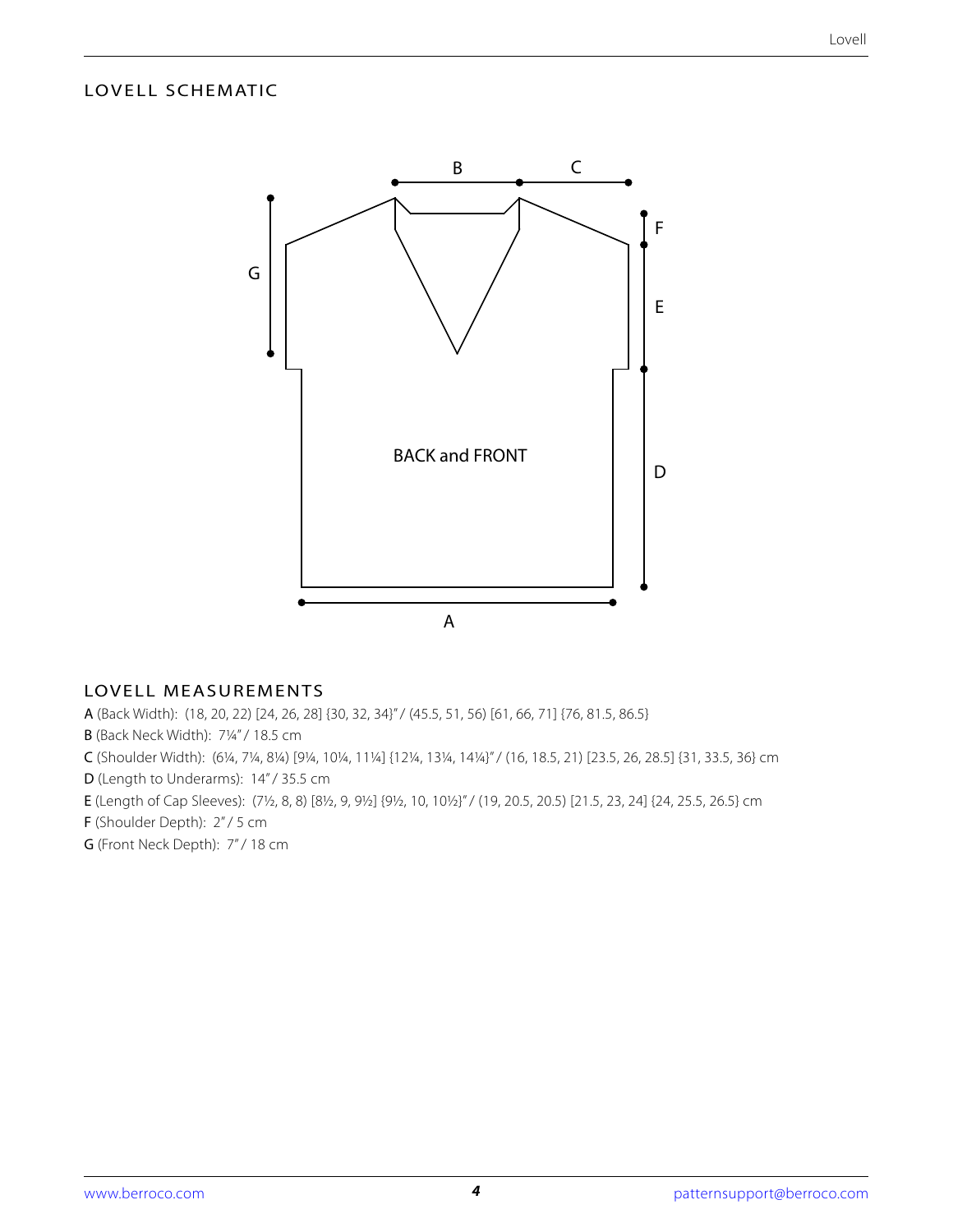